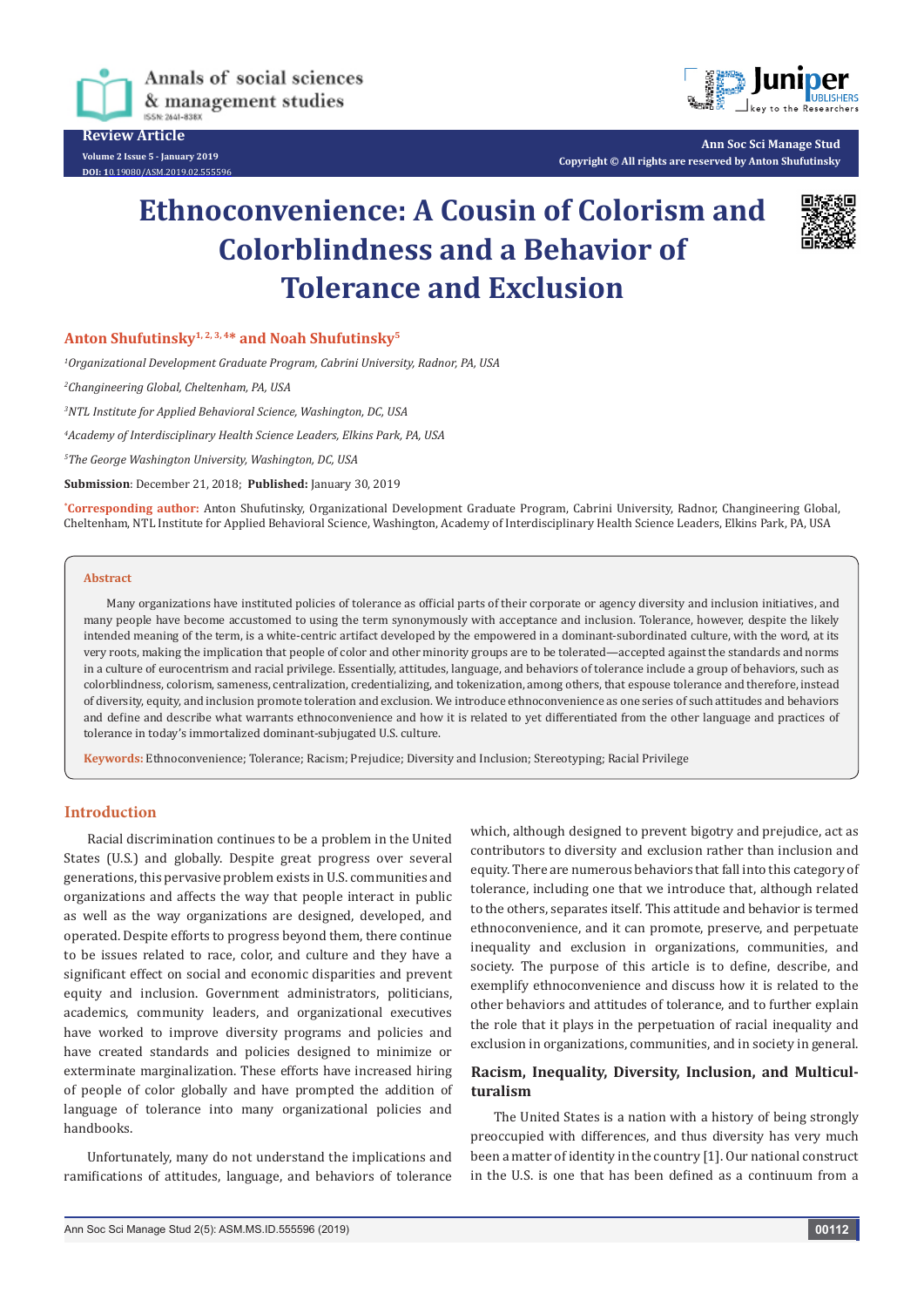dominant versus subordinated culture towards multiculturalism, equity, and inclusion [2]. Moving towards a healthy construction desires the inclusion of subordinated groups, including categories of race, ethnicity, gender, sexual orientation, citizenship status, religion, and ability, and the intersection of these categories [2].

Unfortunately, we are not, as a nation, nor as a people globally, nearing the terminal end of that continuum. Racism has deep, and often horrific roots in the history of the U.S. and the national population, and racism and inequality have long been and continue to be a pervasive social problem in our society, in communities, and in organizations, including occupational settings. It is no secret that the dominant culture in a society, a community, or an organization molds individuals, their attitudes, their beliefs, their values, and their behaviors [3]. In the U.S., the predominant culture of white dominance [2] has shaped the government, laws, social groups, organizations, and the individuals within the population for generations [4]. Certainly, many organizations have figured out the economic, legal, and social benefits of and reasons to diversify the workforce. These organizations have begun to understand that they need to draw the best talent to remain competitive in today's rapidly changing global market and that this talent comes from different demographics in the global population [4-7].

Nevertheless, we still dwell in a racially divided and dominance-driven nation, and this is mimicked in organizations. We must candidly and honestly drive discourse and dialogue and strive not simply for tolerance, which is a byproduct of the raciallydriven culture of dominance, but instead for racial equality, as well as equity in the workplace. James Baldwin stated that the future, and dealing with discrimination and diversity in the future, is our responsibility because we are our only hope [8]. Therefore, it is critical that we address the different language, practices, pathways, and behaviors that continue to perpetuate racism, bigotry, and the dominant-subordinated culture that exists in our society. The word subordinated instead of subordinate is used here because it is a condition that is forced upon the group by a majority or dominant group historically empowered to do so [2].

We posit that a behavior, attitude, or practice, which we call ethnoconvenience, is a distinct, though related, attitude and behavior of tolerance [4,7], as will be discussed throughout the manuscript, and thus is a significant contributor to inequality, inequity, discrimination, and delegitimization, and is a barrier to equality, inclusion, and multiculturalism.

## **Discussion**

### **Ethnoconvenience – An Introduction**

Within the problems and continual issues of prejudice and racism in the U.S., one of the biggest purposes for and results from bigotry is delegitimization, which is the categorization of groups into negative social extremes that drive exclusion from the dominant society's definition of human norms and values [9]. Whether purposefully established and instigated, or accidental, delegitimization occurs in society at the national, community, and organization levels.

There are numerous stages in Huntley, Moore & Pierce's [2] continuum, representing the journey from racial inequality to equity and inclusion, where delegitimization is clearly identifiable. This continuum is a brilliant map of the U.S. social system undergoing transformation, providing a better and more transparent understanding of race dynamics. Combined with the continuum, Huntley's, Moore's & Pierce's [2] *Journey of Race, Color, and Culture* explores the complex dynamics in the U.S. and illuminates who we are, as individuals, and how we behave in the context of these dynamics.

Although many are aware of the numerous methods by which delegitimization occurs, and the ways in which racism rears its ugly head, including stereotyping, white privilege, white liberalism, colorblindness, credentializing, and tokenization, among other behaviors associated with the supremacy-driven concept of tolerance, one concept closely related to but separate from these behaviors and attitudes is generally missed in the discussion altogether. This behavior, although sometimes muted in comparison, is no less damaging or problematic in the dynamics of interactions that deal with the problems of racial inequality, inequity, prejudice, and exclusion.

Ethnoconvenience is a close cousin of colorblindness, sameness, colorism, tokenization, and stereotyping, all attitudes and behaviors of tolerance rather than equality and multiculturalism. In short, ethnoconvenience includes the identification and categorization of individuals, and application of values, thoughts, beliefs, and affiliations onto those individuals, based on appearance and assumption. It is, in practice, a way of categorizing someone because it is convenient to an argument, proof of a point being made, or action. Ethnoconvenience, left unattended, affords the perpetrator the ability to proceed with thoughts, behaviors, or treatment towards others with little effort or difficulty, and without alarm of inherent bias or racial privilege. In order to thoroughly understand ethnoconvenience, it is first vital to explore the different related attitudes, practices, and behaviors of tolerance.

#### **Attitudes, Behaviors, and Language of Tolerance**

Tolerance is a term often used to define acceptance, and is commonly referred to in educational, corporate, and government agency policies and procedures in reference to ensuring inclusive environments that are free of racism and bigotry. Nevertheless, the use of the term tolerance, with reference to the social constructs of race, identity, and societal race relations, is one that delays or halts progress towards equity and multiculturalism, and may, on the subconscious level, promote exclusion and continued bigotry [7].

Today, arguably a revived era of pseudo-normalized racial and ethnic upheaval that is both a cause for and a product of police brutality, bigoted demonstrations, riots, politicians' racist remarks, defacement of cultural landmarks, disparate treatment in commercial establishments, and inhumane detention practices, among others, it is not uncommon to hear subject matter experts, reporters, politicians, and media pundits call for sensitivity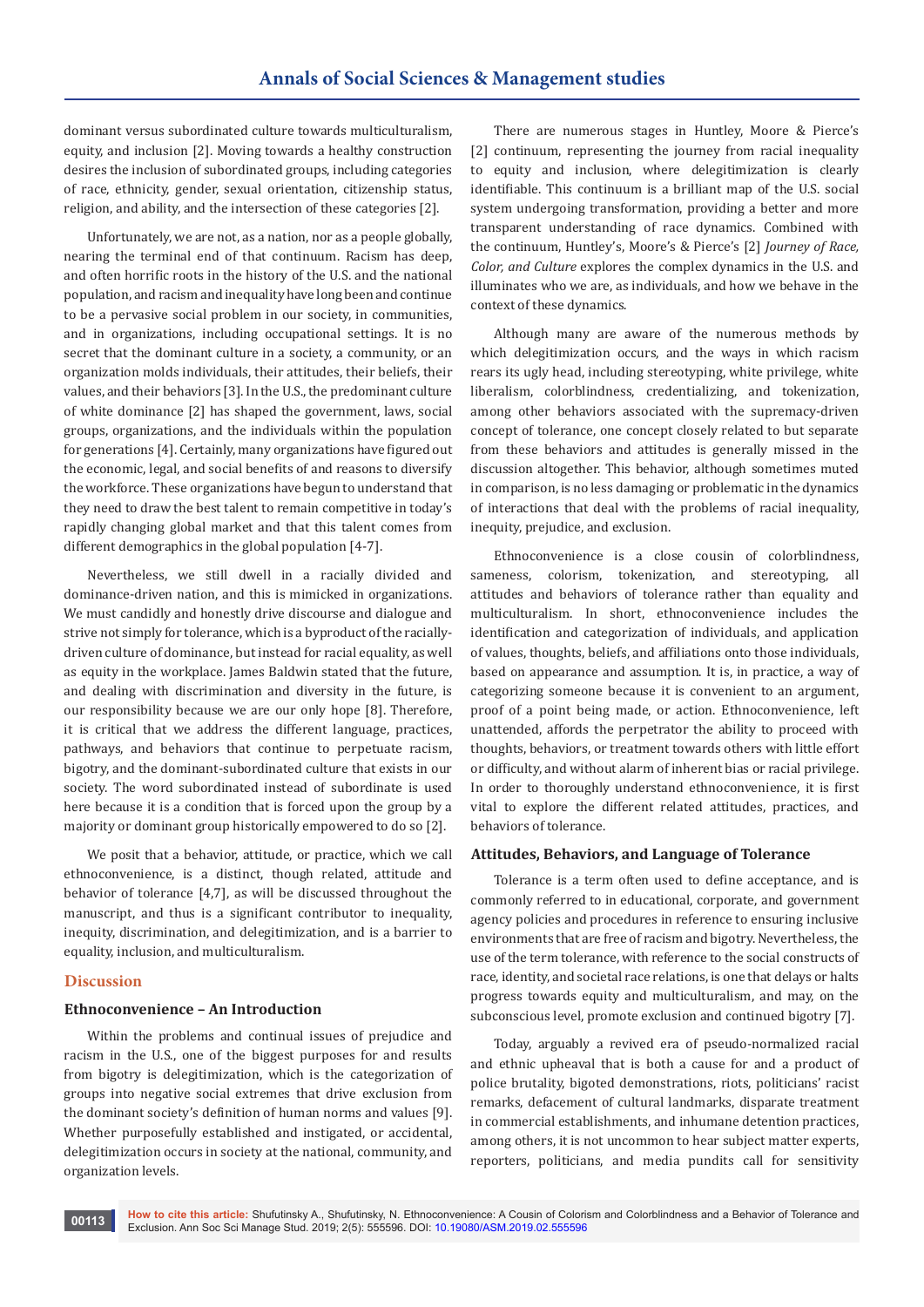training and increased tolerance in the general population or in organizations.

However, the language and attitude of tolerance in these pleas, as well as those commonly seen in human resources (HR) policies and corporate diversity and inclusion (D&I) practices, are examples of the perpetuation of this dominant-subordinated behavior, where the mass population is the one that "tolerates" the existence and practices of the "others," the people of color (PoC). Tolerance is a topic of race and power in society, in conjunction with other identities and forms of discrimination [10], although it does not always appear blatant or may not even be recognized by the perpetrators, remaining purposefully or conditionally hidden in their unconscious states, even as a positive instead of negative social element [7].

**Table 1: A few examples of attitudes and common statements of tolerance with racist underpinnings.**

| <b>Statement or Attitude Category</b>                          | Common Attitudes or Statement of Bias, Privilege, Insensitivity, and Racist<br>Underpinnings-Tolerance      |
|----------------------------------------------------------------|-------------------------------------------------------------------------------------------------------------|
| Tolerance                                                      | "We practice tolerance in this company."                                                                    |
|                                                                | "We're very tolerant of minorities."                                                                        |
| Colorblindness                                                 | "I don't even see color."                                                                                   |
|                                                                | "I'm colorblind."                                                                                           |
| Sameness                                                       | "We're all the same"                                                                                        |
|                                                                | "We are all one race, the human race."                                                                      |
| Tokenization                                                   | "But you're different."                                                                                     |
|                                                                | "You speak so well."                                                                                        |
| Ethnoconvenience; Colorism; white Centrism; white<br>Privilege | "But your half white anyway, so your experience is different."                                              |
| Tokenization; Ethnoconvenience; white Centrism                 | "But you look white, so you could hide it."                                                                 |
|                                                                | "But Ashkenazi Jews are white anyway, and more European, so how much semitic blood do<br>they have anyway?" |
|                                                                | "But that's a religion, not a race or ethnicity."                                                           |

Although many corporations and other organizations have taken to increasing and improving corporate social responsibility (CSR) programs regarding D&I, many of the policies still tend to result in attitudes and language that, even on subconscious levels, result in behaviors and practices of dominance and subjugation in organizations, providing advantages based on pre-established, long-lasting, habitual and historic cultural artifacts of inequality, including attitudes and common statements that foster or perpetuate exclusion and marginalize or delegitimize PoC, exemplified in (Table 1) [7]. As human beings, and particularly those in leadership and other positions of influence in society, we must recognize the effects of the tolerance practices of colorblindness, sameness, tokenization, colorism, stereotyping, white centrism, model minority status, and ethnoconvenience practices that perpetuate diversity and exclusion instead of promoting diversity and inclusion. Practices that have been normalized in the greater society in the U.S.

### **Colorblindness**

A commonly heard response regarding racism is "I don't even see color." While some believe that this is a commendable statement or outlook, it is instead a contributor to the problem of racial inequality. Being colorblind is not a solution for racism. Being colorblind means that there's a failure to identify and recognize the person in question, thus ignoring or rejecting their selves and all those traits and experiences that make them who they are. By stating that one is colorblind, it is implying that PoC are invisible to them, and this is a failure to recognize one's cultures, rites, rituals, upbringing, and experiences [2,4].

Colorblindness ignores cultural differences instead of honoring them and allows people to ignore the history of white cultural dominance and the experiences of PoC in dealing with this subjugation throughout history. Although people that make these statements may even believe that they are attempting to treat everyone equally, the reality is that it perpetuates the dominantsubordinated culture [2,7]. Colorblindness is one attitude and behavior of tolerance and it exhibits a message of ignorance to cultural differences, and even if unintentionally, it compares PoC to white people norms, implying that PoC are tolerable rather than equal [7].

#### **Sameness**

Sameness, closely tied to colorblindness, is another behavior of tolerance. It is not uncommon for people to make race-associated statements that imply that "we are all the same underneath." Not only is this biologically implausible, it immortalizes privileged and bigoted thinking and behavior. Even people that have been intimately involved in the struggle against bigotry and racism have used these types of statements, probably with the best intentions, but with a subconscious frame of privilege.

In a recent best-selling biographical novel [11], for example, although we cannot presume what thoughts and ideas escaped the author's mind at the time of writing, there is a quote that states that "we are all the same." As explained, this language is problematic for D&I scholars, applied behavioral scientists, and social science practitioners who focus on D&I. Like colorblindness, sameness is a concept that perpetuates the dominant-subordinated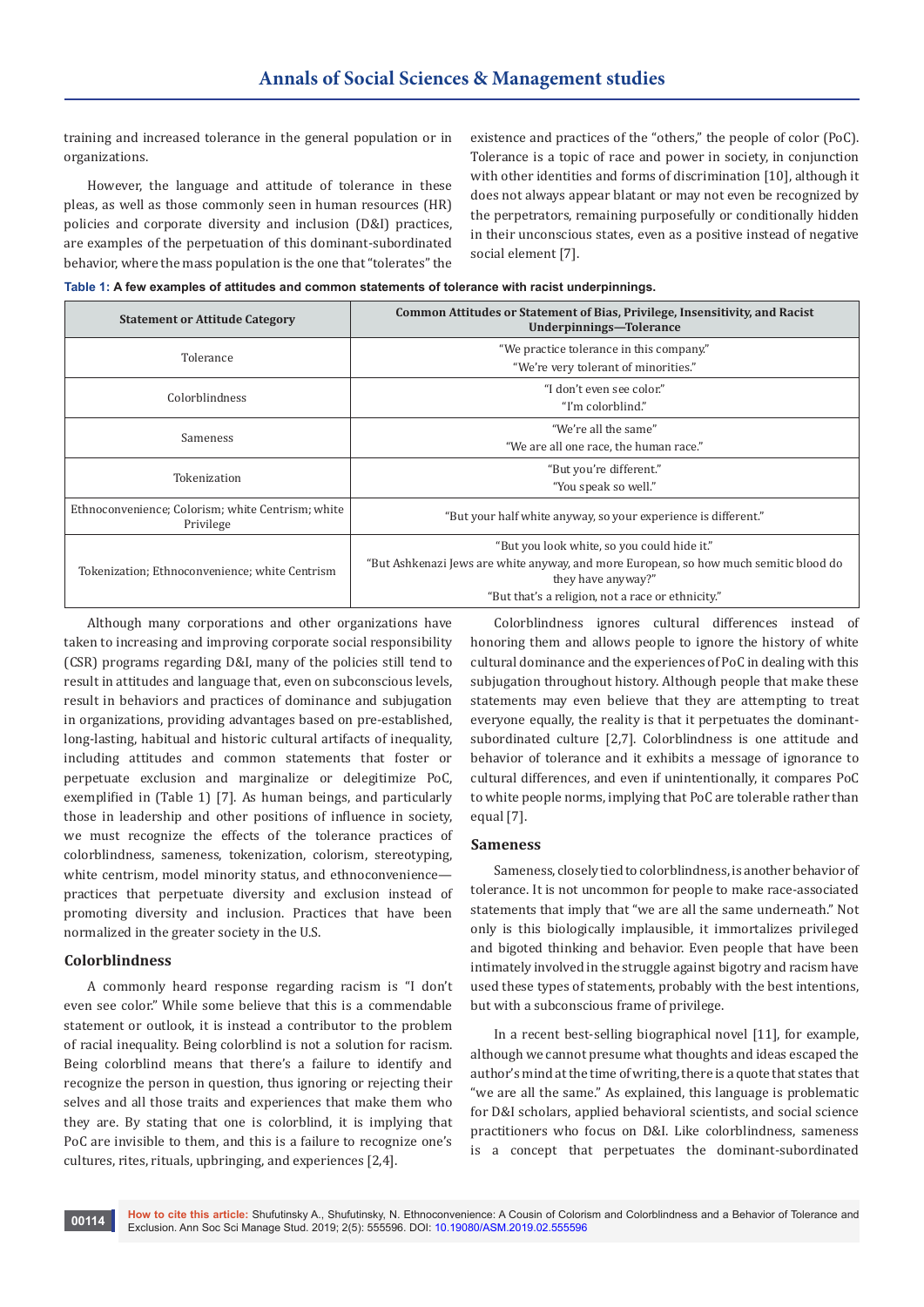culture [2,4]. In the context of the statement that "you're no different than I, we are all the same," sameness practically means whiteness because it positions PoC in white cultural norms, as though they are tolerable now that they have reached the level of white standards and have been proclaimed to be "the same." It discounts the cultural differences and discards experiences with racial injustice and bigotry [2], delegitimizing the struggle. Thus, statements and attitudes like these ignore the uniqueness of our race-based differences, instead discarding the differences we have in upbringing, life experience, rites, and rituals for a proclamation that "you are as good as I am" [7].

#### **Colorism**

Colorism is a persistent problem for PoC in the U.S., and globally, although it is much less focused on in race discourse. In general terms, colorism, which is also sometimes referred to as skin color stratification, is a means by which prejudice occurs not solely based on race and ethnicity, but also on skin color and tone, and other allelic features. In many aspects, this behavior privileges lighter skinned PoC over those with darker skin and has been shown to sometimes cause disparities among people of the same racial background in terms of income, education, housing, employment, and organizational positionality [12]. Historically, the social construct of racism has permitted the dominant culture to not only unequally treat PoC based on race, but also on skin color and darkness, furthermore, creating tension within and between communities of PoC [12]. This behavior has not only perpetuated white privilege and racial bigotry against PoC, but it has sabotaged unity and solidarity between inter- and intra-PoC groups, like the effects of the social construct of model minorities.

Some research shows that PoC with lighter skin have, as a result of white supremacy and white centrism, enjoyed some level of clear advantage when it comes to economics, employment, and educational disparities, marginalizing individuals with darker skin and limiting opportunity. However, the data also shows evidence of a disparity regarding ethnic authenticity, recognition, and legitimacy, on the contrary being granted to individuals with darker skin, marginalizing and delegitimizing lighter skinned individuals and minimizing their experiences and cultural identities. This practice of colorism is directly related to and part of the larger problem of systematic and systemic racism, both in the U.S. and globally [12], and is a creation of white supremacy and the racist culture in U.S. history.

Although this racist phenomenon against PoC has occurred throughout generations in the U.S., it has somehow gone undetected in the legal and policy infrastructure. In the U.S., colorism is often ignored in the courts as a type or kind of discrimination [13] because although the law includes color as a basis for prohibited discrimination, it has generally been interpreted to mean the same thing as race [14], not including hue, tone, hair color, hair texture, and eye color, among other features.

Colorism expands bigotry from the dominant to the subordinated, turning people of color against one another as a

result of skin shade, and based on a eurocentric, white idea of beauty and acceptability. Under generations of exposure to this behavior, Black, Asian, and Latino/a people, among others, have had some of their experiences trivialized and their opportunities minimized.

#### **Hidden or Implicit Bias**

Hidden or implicit biases are automatic, unconscious or subconscious preferences for or against a group or individual. Although implicit biases are not always negative, these preferences act to form the basis for related behaviors – stereotypes, discrimination, and prejudice. Thus, hidden or implicit biases can feed the racially-based disparity in communities and in organizations [15].

These implicit biases affect people's actions and decisions in an unconscious or subconscious manner, with the perpetrators often unaware of their privilege or any intention of control [2], and white privilege often precludes people from recognizing and understanding these hidden biases [16]. Even upon limited recognition of these biases, individuals may still be hesitant to admit that they hold them, often due to personal fragility regarding being viewed in a negative manner [17]. As an outcome, these biases lead to a detachment between intentions and actions, as well as to the inability to address how the biases impact interactions with others in organizations, communities, and societies [7]. Implicit biases can cause people, including group, organizational, or community leaders, to believe that they are being inclusive and accepting of diverse people, diverse thought, and cultures through their policies and practices of tolerance when, in fact, these policies, practices, attitudes, and behaviors of tolerance are exclusionary and prejudiced [7].

#### **white privilege**

white privilege is another relevant factor in the inequitable and disparate practice of tolerance. It is defined as unearned advantage gained for no other reason besides being white in a white-dominant and homophile civilization. This is a strong example of institutional power in a racially stratified society that goes largely unacknowledged to many within that society. white privilege is a crux to this dominant-subjugated culture that has historically had and continues to employ a power-over instead of a power-with relationship about PoC. This privilege has a confirmed effect of forced societal dominance [18], putting PoC in subordinated and unequal statures [2] relative to white society. white privilege is commonly accompanied by resistance and denial from those that benefit from it – even unconscious denial of social favor and the advantages that come with it. The resistance of people to consciously acknowledge this is evidence of how, intentionally or not, power, privilege, and comfort have come to non-PoC, and it benefits them to hold on to it [2].

### **Tokenization**

With the practice of privilege and implicit bias in place, tokenization is seeded as a relevant behavior and practice,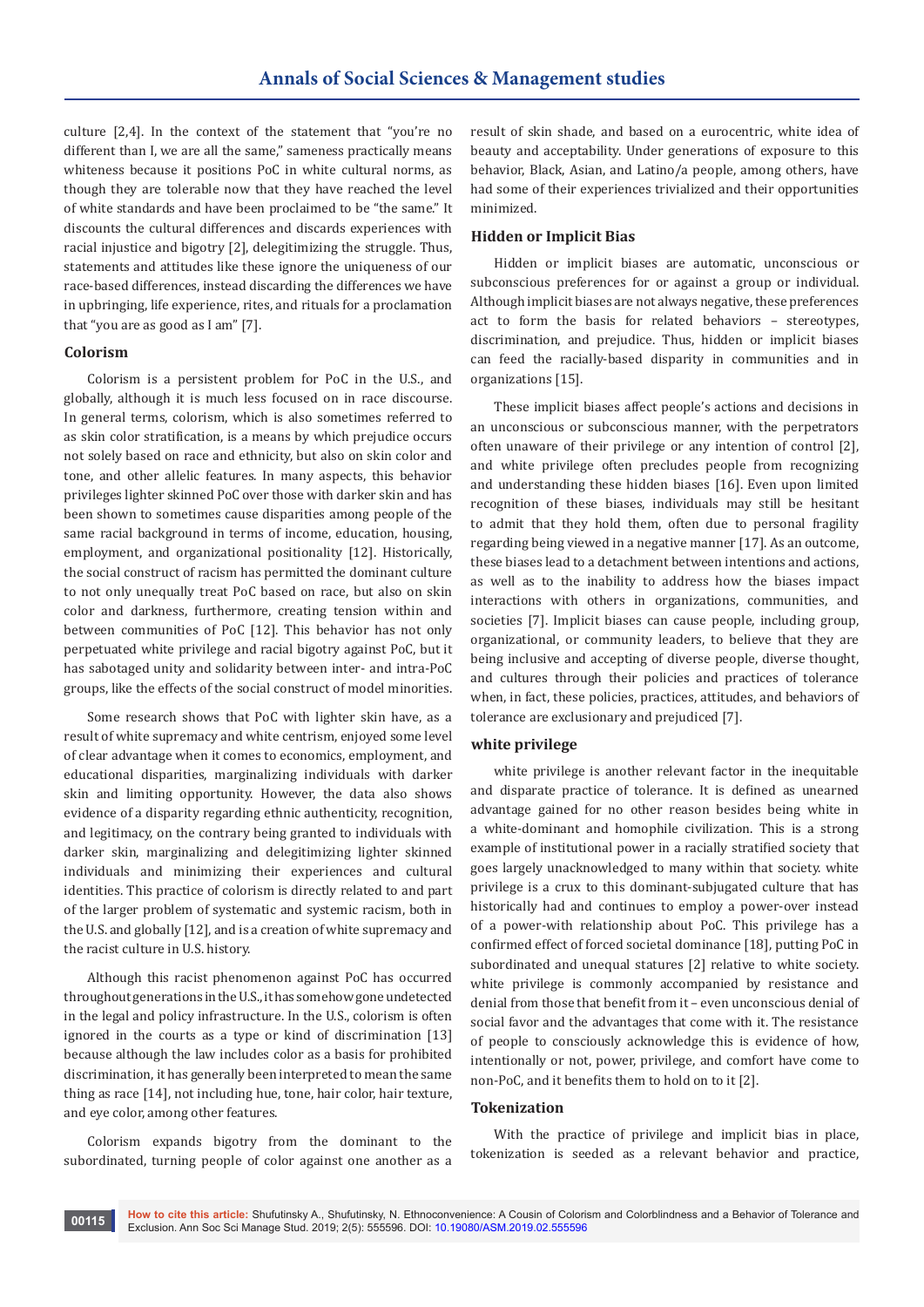exhibited also as a behavior and attitude of tolerance. This behavior occurs or is displayed when individuals from a PoC group are given honorary status within the white group. It is not uncommon to hear from people, when confronted with some act of racism or bigotry, that "I'm not racist, one of my best friends is Black," or a similar statement. Having a friend or an acquaintance that is Black, Jewish, Mexican, Chinese, or disabled does not only not automatically clear someone from being bigoted against those racial, ethnic, or other groups, it displays a level of ignorance and privilege, and can be argued to be an exhibit of the individual's prejudice.

Often, tokenization exists because a person from a different demographic is allowed into the societal circles of the dominant group within the dominant-subjugated culture, at least superficially, because they present themselves in a way that is acceptable to or tolerated by that dominant group, despite their differences [2,7]. In short, this attitude and behavior consists of granting honorary status to select individuals from an out-group into the in-group based on acceptability to and adoption of the ingroup's social norms, although it often comes with the expectation that those tokenized individuals put on airs [7].

Tokenization is often used as a multi-faceted approach to benefit the in-group or individuals in the in-group. It allows the members of that group to set aside their guilt and feel good about their selves for accepting someone Black, Latino/a, Jewish, or Asian, for example, into their group. At the same time, justifications are often made for these "honorary" members. Announcing that "they're different," of course describing difference from others in the out-group rather than honoring the differences from those in the in-group. Plus, this tolerance often comes with additional expectations of not only falling in line but exhibiting loyalty by using the honorary status in order to keep those in the subordinated group "in their places [2]."

Tokenization does, by means of definition, exhibit acceptance. However, this is not an inherent acceptance based on equity, and can be termed modern-day acceptance, meaning that the individual is accepted into the mould and is given a title of equal dependent on the evaluation against dominant-driven, pre-determined standards, in this case, white standards [7]. This modern-day acceptance means that the vision of equality and justice is based on white-centric standards rather than being inherently equal based on humanity. This, of course, is not equality and equity, but rather a faux acceptance and an attitude of tolerance, preserving the power-over model and historic dominant-subordinated culture.

## **Stereotyping**

Stereotypes and prejudice are influenced by both individual self as well as social motives, the perceiver's focus of attention, group membership, and the configuration of stimulus cues. Individual characteristics of members of groups have shown to influence the extent to which stereotypes and prejudice are activated, and the extent to which they are automatic [19]. Effectually, the study

of stereotypes is the study of many aspects of social psychology, including group membership, intergroup relations, and group dynamics, as well as neurobiology and neuropsychology. However, from a fundamental perspective, stereotyping requires an understanding of human nature, particularly relevant to neurocognitive fundamentals [20]. Psychologists have shown the relationship between both neurocognitive and social dynamics that participate in the formation of stereotyping. Stereotypes are beliefs, regardless of accuracy or truth, about another group in terms of personality, attributions, or behaviors. They are often based on prejudicial thoughts and beliefs, and often create negative attitudes toward those groups – attitudes that express negative affective or emotional reactions [9,21].

It is through a lack of knowledge or understanding that prejudicial stereotypes often form, and it is often through experiences with an individuals or small samples that stereotypes are generated and inaccurately applied to entire groups. Unfortunately, these stereotypes can lead to learned reactions and behaviors that are unjustified, such as disparity and inequity in law enforcement and judicial action, employment interviews, workplace promotions, banking decisions, property rental, and educational opportunities, among others.

# **Behaviors and Human Factors Contributing to Ethnoconvenience**

#### **Visual Assumption**

People are quick to make visual assumptions or to deduce conclusions based on what they see immediately in front of them. They often act based on these visual experiences or the visual evidence before them. Although what they see may be true to them, these so-called truths are directly based on their personal experience and social construct, depending heavily on culture, upbringing, training, experience, socialization, politics, and other factors. But these assumptions and so-called truths are often not evidence-based, and are even decided upon very simplistic, rudimentary observational behavior.

Amy Herman [22] explains in *Visual Intelligence* how individuals often make decisions based on assumptions that they believe are evidence-driven because it, whatever it may be, is occurring or has occurred directly in front of their eyes. However, Herman explains that most people may observe, but do not truly see what it is that stands before them. They make assumptions and deductions without getting a deeper look at and understanding of scenarios that transpire right in front of them. These assumptions are often inaccurate, wrong, and potentially damaging to investigations, interactions, relationships, organizations, or communities. Such is also sometimes the case regarding people. People are often perceived solely based on visual assumption, without a deeply rooted knowledge or understanding of their background, both physical and social. This type of behavior often contributes to stereotyping and serves as a base for ethnoconvenience.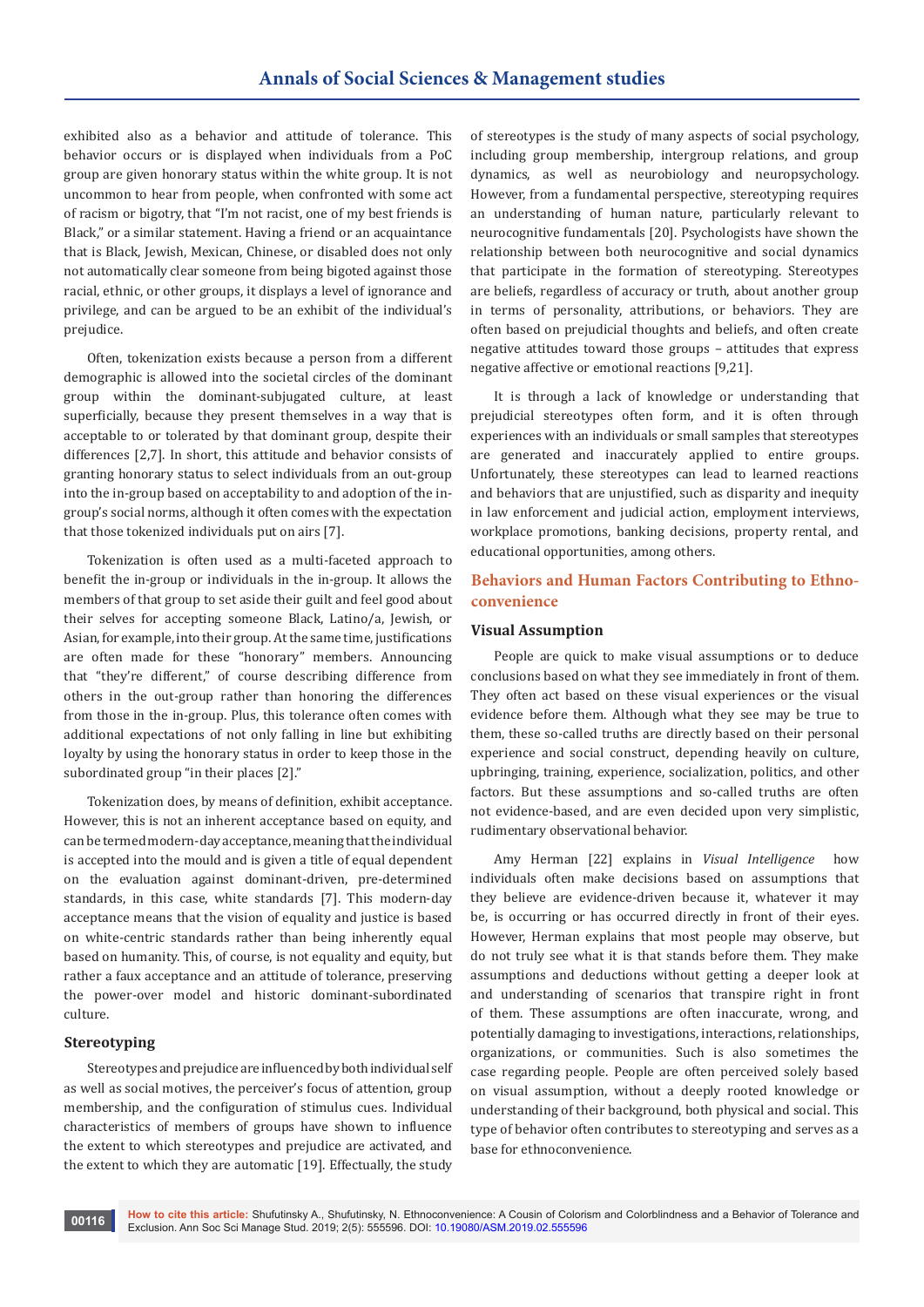#### **Inattentional Blindness**

As fore-mentioned, Herman [22] discusses the idea of visual intelligence not as a means of exploring more than what people see, but rather to take a deeper dive into what is right in front of them, to analyze the scenario from every angle, and to pull new or more detailed meaning from it, thus better observing their situations and finding, describing, and defining the fine data [22,23], and not making assumptions and deductions that are emotion- rather than evidence-based. Very often, people see the scenario or surroundings that are right in front of them, but do not see or interpret the details in the scenario or the picture.

This inability to truly see what is directly in front of them is termed inattentional or unintentional blindness. This inattentional blindness phenomenon suggests that when focus is placed exclusively on a specific part of a concept, behavior, or image, the other details tend to fade into the background, regardless of whether they are in plain view [22], and decisions are made based solely on what one sees or perceives, regardless if it is real. Furthermore, most people do not believe that they experience inattentional blindness because they lack the awareness of it and they lack, as fore-mentioned, the personal useof-self-as-instrument skills to recognize this [22,23]. Combined, visual assumption and inattentional blindness create a lattice for stereotyping and ethnoconvenience.

## **Ethnoconvenience: Cousin to Colorblindness and Colorism**

The practice and language of identifying someone based solely on thoughts, beliefs, ideals, perception, interpretation, and visual appearance, and to make assumptions regarding beliefs and acceptable behavior based on those characterizations is what we define as ethnoconvenience, because in a multitude of ways, it enables the perpetrator to view the individual however it is convenient for him or her, making assumptions based on the selfmisplaced internal conveniences.

In short, ethnoconvenience can be interpreted as the perceiver's cognitive laziness in the management of potential complex reality or data. The practice of ethnoconvenience ignores data that is either unavailable, unseen, unknown, or uncomfortable and instead makes determinations, definitions, and decisions based solely on assumptions that are in fact based on personal experiences, beliefs, or ideas. These beliefs and ideas may originate from the fore-mentioned behaviors of tolerance, including white privilege and implicit bias, as well as the related colorblindness, sameness, colorism, and stereotyping. Based on these biases and beliefs, individuals often commit ethnoconvenient behaviors and categorizations as a result of the integration of visual assumption and inattentional blindness. Ethnoconvenience can take many shapes and forms, and they are all related yet slightly separate or different from the other attitudes and behaviors of tolerance. Multiple examples are provided in the following text, but this is not an all exhaustive list or exhibit.

One example of ethnoconvenience includes the basic categorization of an individual's race or ethnicity simply based on their physical feature appearance, including skin color, hair color, hair texture, eye shape and size, nose shape and size, among other features. For instance, assuming someone is of white race or ethnicity because of their skin color, and either avoiding the possibility or ignoring the knowledge that the individual is Jewish, is an example of ethnoconvenience. A similar example is assuming that a Black individual is racially white due to the outward appearance of light skin tone, blonde hair, and green eyes. Although this is ethnoconveniencing, this is the simplest form. People make determinations based on observation, and it is not always easy to identify the race or ethnicity based on physical features. Many people could make this mistake, and it is often human nature to do so.

On the other hand, knowing that someone is Black, Jewish, Native American, or other background and ignoring that information because of their outward appearance is not as simple, and is a blatant act of either white-centric tolerance or intolerance. This is the second type or example of ethnoconvenience. This is either ignoring the race, ethnicity, or culture that you know exists, or ignoring what is observable. For instance, identifying an outwardly appearing Orthodox Jew as White, despite facial features and cultural dress, or failing to identify someone who is Black Hispanic as such, paying attention only to the black skin color and ignoring the Latino/a race and culture of the individual. A different example of this, though more difficult to identify, is the assumption that family members are not related because of skin color differences, such as making the assumption that a darker skinned Black woman is a nanny or a babysitter when she is caring for a lighter skinned or white skinned child, ignoring the possibility or even the likelihood that she is the child's mother.

A third type of ethnoconvenience involves ignoring or devaluing an individual's race, ethnicity, or culture because of existing data. For instance, knowing that someone has distant Apache or Navajo ancestry, but dismissing or denying that tie because it is distant or low percentage. A similar example has to do with the knowledge and understanding that an individual is Jewish but ignoring or dismissing the genetic-racial and ethnic heritage information and categorizing ethnic Jewry solely as religious, and the individual based on skin color. Often, this is done for convenient purposes in a debate or to attempt to prove a point, and thus, the perpetrator conveniently ignores or dismisses ethnic or cultural belonging for political or other gain, such as arguments regarding indigeneity to a land or region.

The next example of ethnoconvenience is closely related to colorism and stereotyping and may, but should not, be confused with colorism. As fore-mentioned, peer-reviewed study data has shown disparities between lighter and darker skinned individuals of different races. The data has shown that some lighter skinned individuals may have experienced economic, educational, or employment advantages over PoC with darker skin, and that some darker skinned individuals may have experience more acceptance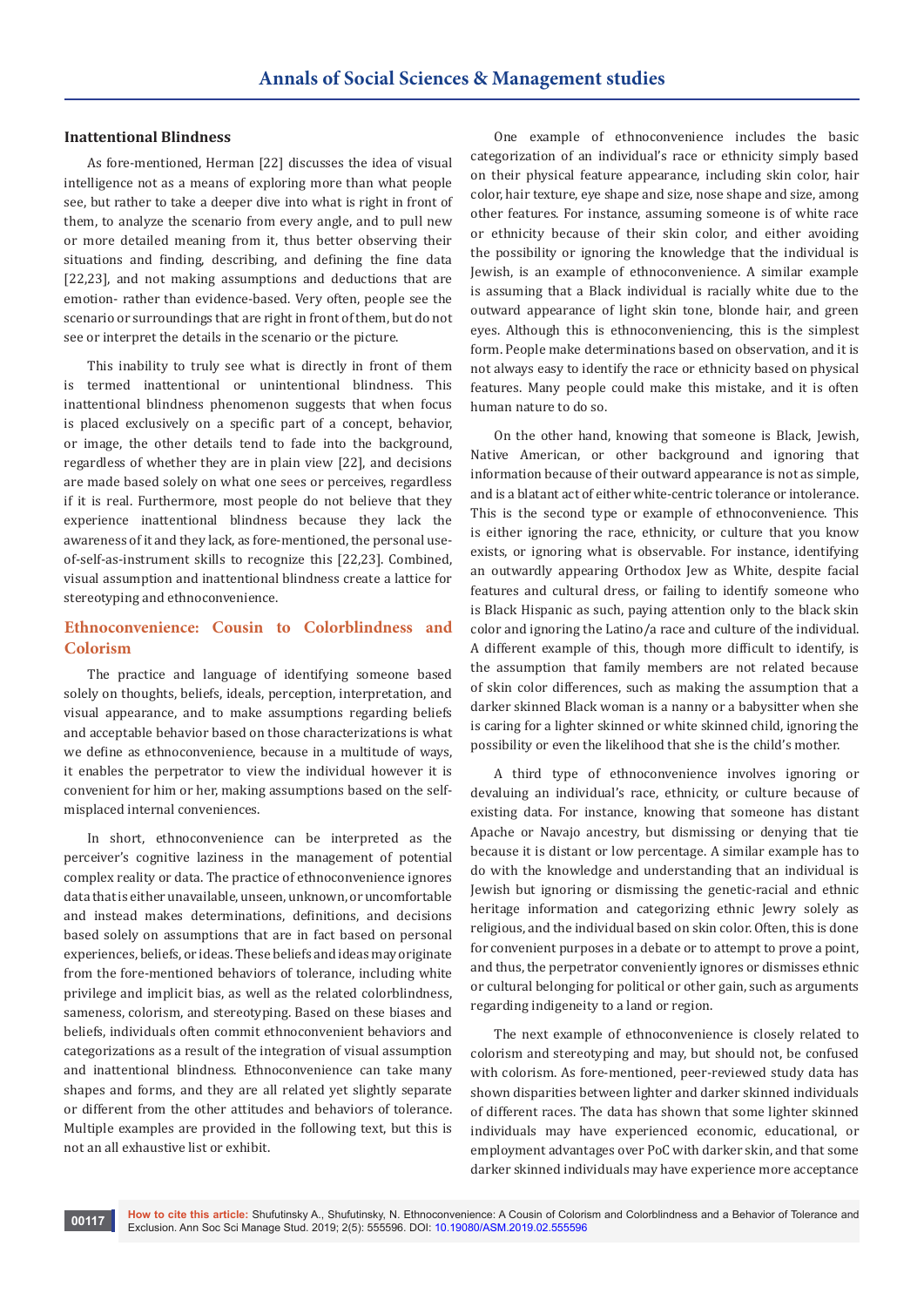and been credited with a higher level of ethnic authenticity and legitimacy than their lighter counterparts [12,14]. Although these study data may be true, the white-centric assumption regarding these experiences is not colorism, but rather ethnoconvenience. In other words, the assumption that someone of lighter skin has had an easier experience or has not experienced discrimination at the same or at any level is ethnoconvenience.

A further and related type of ethnoconvenience also having to do with colorism and stereotyping has to do with applying an assumption of appearance on an entire race, ethnicity, or culture. While stereotyping generally has to do with applying experience, observation, or knowledge of personality, attributions, or behaviors of an individual to an entire group, ethnoconvenience has to do with applying what one believes of an entire group, regarding appearance, to every individual. An example would be to assume that all Mexican people are Hispanic, or all Jews are white, ignoring the diversity of the ethnic Jewish diaspora, such as African, Latino/a, Sephardic, or Mizrahi Jewry, or that there are Native American Mexicans that do not have Hispanic origins.

The above is not an exhaustive list and does not constitute every type or example of ethnoconvenience, but rather provides some examples. It is evident from these examples that these are usually related to visual assumption and inattentional bias, as well as with colorblindness, colorism, stereotyping, and implicit bias, and as such, they are examples of attitudes or behaviors of tolerance that can create intolerant environments. Ethnoconvenience can lead to numerous social ramifications and can affect victims of its practice in numerous ways.

Ignoring an individual's ethnicity, race, culture, and identity can leave those individuals feeling misidentified, misunderstood, and insulted, and the ethnoconvenient acts of purposefully dismissing an individual's race, ethnicity, or culture can create a negative, dispute-like, clashing relationship. Additionally, the failure to identify and the blatant mis-categorization of individuals can leave them feeling marginalized and delegitimized. People are proud of their heritage, culture, and background, and strongly identify with their races, ethnicities, and cultures as major definitions of their selves [24].

Ethnic pride and belonging are two main parts of ethnic identity, so it is not unlikely that separating or questioning people's identity from their present beings can affect feelings of pride and belonging and cause problems for the individuals, and for the group or organization that they belong to or interact in. These practices and behaviors of ethnoconvenience, whether blatant, inattentional, or implicit, can thus serve as tools of deculturalization. Furthermore, mistaking, avoiding, ignoring, or dismissing people's races, ethnicities, and cultures can place them into different identity groups, and potentially into the whitecentric dominant group in the dominant-subjugated culture—a group to which they do not belong or did not extensively experience through life, thus creating unwanted tokenization or forced social assimilation.

Ultimately, ethnoconvenience places an incorrect, false, or incomplete identity on PoC as a result of assumptions made under implicit bias and white privilege for convenient personal, group, organizational, or political agendas, among others. This results in identifying people incorrectly, often as white, and either misplacing or minimizing their experiences, their individualities, their identities, and their struggles. It is understandable how ethnoconveniencing people and misidentifying them as white, model minority, or dominant-belonging serves to delegitimize their identities and their struggles in national dominantsubjugated environments. Altogether, these behaviors can have a social and psychological effects on individuals and create feelings of denigration, like other types of racist or racially-driven behaviors do.

### **Conclusion**

Racism has been a pervasive problem over the course of history in the United States. Even with great progress over generations, there continue to be issues related to race, color, and culture and a continuing disparity regarding equity and inclusion based on race and ethnicity across the nation, in communities and in organizations. Despite the progress made, the dominantsubjugated culture is perpetuated, and as a result as well as a cause for perpetuation, certain attitudes, language, and behaviors termed as tolerance, masqueraded as positive movement towards equity, inclusion, and multiculturalism, are attitudes and behaviors that preserve, promote, and propagate inequality and exclusion. Among them is the attitude and behavior of ethnoconvenience.

This manuscript defines the practice and behavior of ethnoconvenience and exhibits how it is closely related to and how it accompanies white privilege, hidden bias, colorblindness, sameness, colorism, stereotyping, and tokenization, among others, as an attitude, language, and behavior of tolerance, where tolerance is a term of racially-driven exclusion. The article provides examples of ethnoconvenience and identifies the effects that ethnoconvenience has on individuals that experience it, including insult, conflict, denigration, deculturalization, and delegitimization.

## **Disclaimer Statement**

This manuscript was not funded or sponsored by the Academy of Interdisciplinary Health Science Leaders (AIHSL), Changineering Global (CG), NTL Institute (NTL), Cabrini University, or The George Washington University (GWU). The positions, statements, interpretations, and professional opinions expressed in this manuscript are those of the authors alone, and do not represent the stances, findings, opinions, or positions of AIHSL, Cabrini University, GWU, CG, or NTL.

#### **References**

- 1. Appiah, KA (2005) The Ethics of Identity. Princeton University Press: Princeton, New Jersey, USA.
- 2. Huntley, Moore, R, Pierce, C (2017) Journeys of Race, Color, & Culture: From Racial Inequality to Equity & Inclusion. New Dynamics Publications: Laconia, NH, USA.